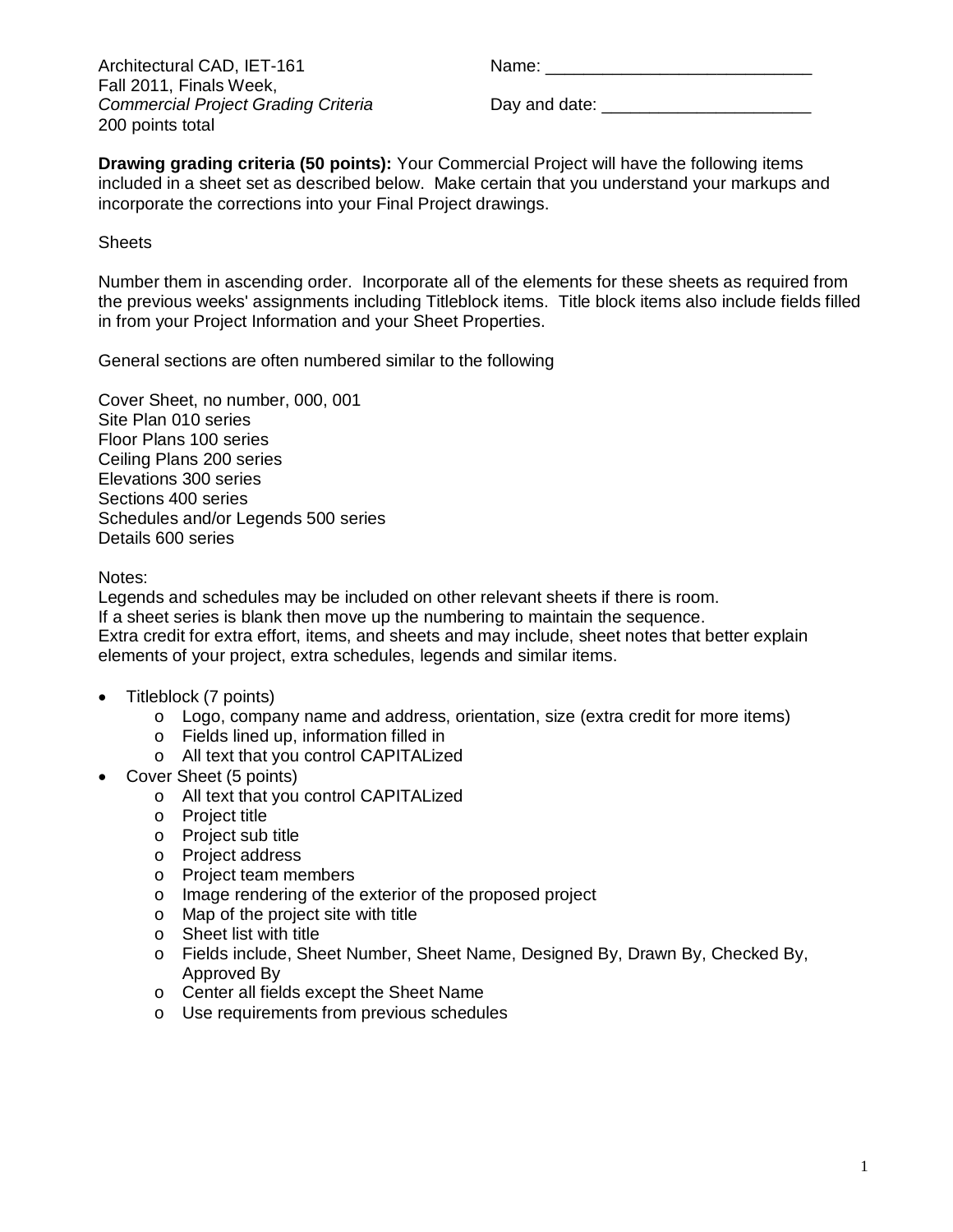- Site Plan (5 points)
	- o Hidden line visibility for view
	- o View is cropped and crop boundary hidden
	- o View title orientation
	- o North Arrow (extra credit for a modified or unique one)
	- o Rotate the arrow off center, consistent orientation and location on all plan sheets
	- o Graphic Scale Bar, choose the correct size (extra credit for a modified or unique one)
	- o Hide your building to reveal your Building Pad (don't show the building)
	- o Hide other non relevant non site plan building features
	- o Property line
	- o Show dimensions from property line to the building pad
	- o Show other relevant dimensions
	- o All text that you control CAPITALized
- Floor Plan, include the following from the list below. If the items in the list do not fit on the floor plan sheet then move them to a Schedules or Legends sheet. The items listed below are in order of importance so move the bottom items first to the new sheet. Keep the Door, Window and Wall Schedules together (7 points).
	- o Plan fills sheet, centered
	- o View is cropped and crop boundary hidden
	- o View title orientation
	- o North Arrow
	- o Graphic Scale Bar
	- o Hidden line visibility
	- o Dimensions (use previous requirements)
	- o Tags for doors, windows and walls, organized
	- o All text that you control CAPITALized
	- o Door Legend for plan symbols (see videos above)
	- o Window Legend for plan symbols (see videos above)
	- o Room Schedule (use previous requirements)
	- o Door Schedule (use previous requirements)
	- o Window Schedule (use previous requirements)
	- o Wall Schedule (use the following fields: Type Mark, Family and Type, Fire Rating (list in hours), Length, Width, Area (order and center the Mark field)
- Reflected Ceiling Plan (if you have a suspended ceiling, otherwise a modified floor will be graded) (4 points)
	- o Hidden line visibility
	- o View is cropped and crop boundary hidden
	- o View title orientation
	- o North Arrow
	- o Graphic Scale Bar
	- o Lighting Fixture Schedule with the following fields in order: Fixture (Mark), Wattage, Circuit # (leave this blank), Electrical Data, Family and Type, Lamp, Luminous Intensity
	- o Center the Fixture (Mark) column
	- $\circ$  Use a new sheet(s) if you need more room, name the sheet "Lighting Fixture Schedule"
	- o All text that you control CAPITALized
- Elevations, 2 or 4 sheets (3 points)
	- o Hidden line visibility
	- o All views cropped and crop boundary hidden
	- o View title orientation
	- o Elevation relevant dimensions only, include all that apply
	- o Graphic Scale Bar
	- o Door Legend for elevations
	- o Window Legend for elevations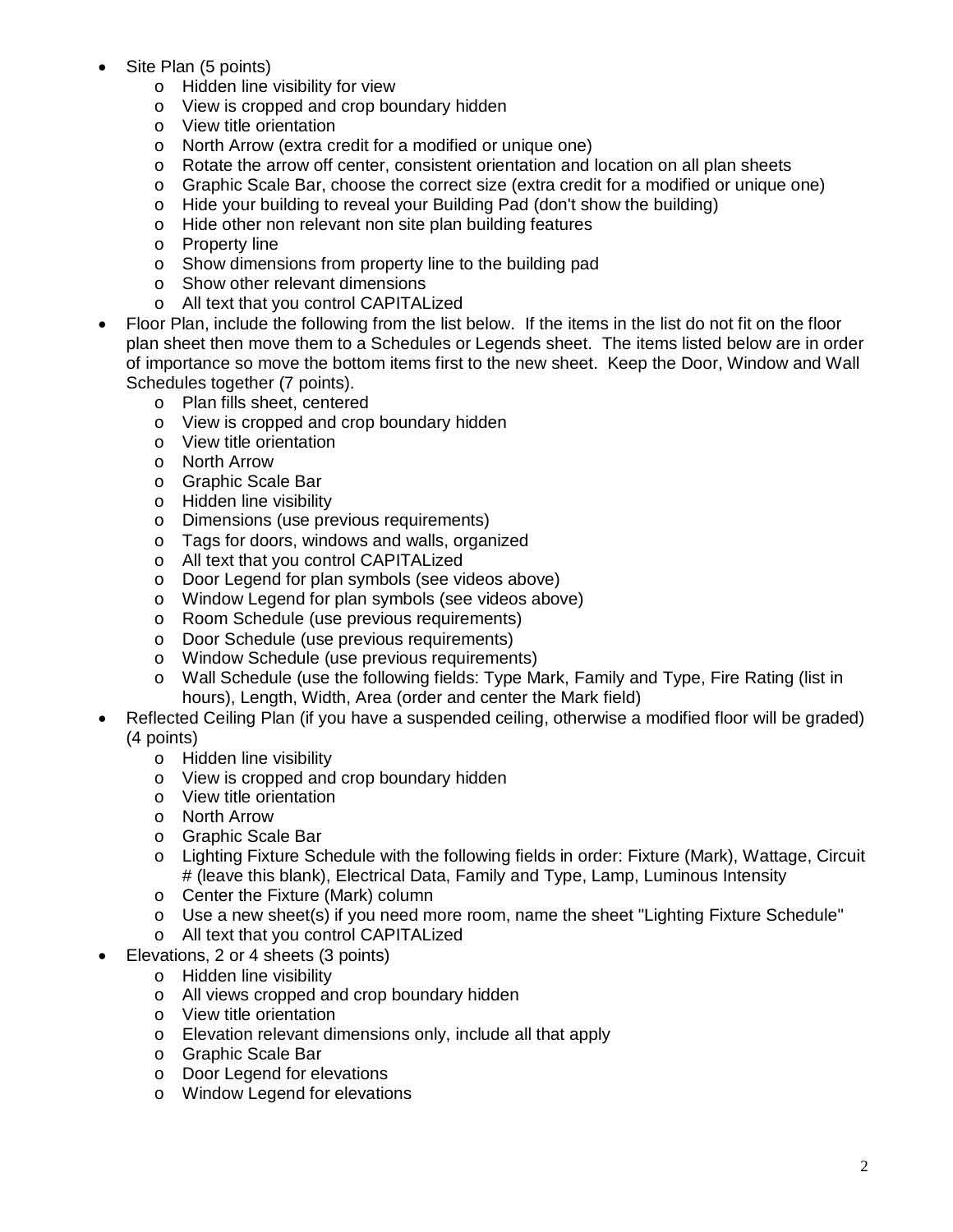- Sections, 1 or 2 sheets (3 points)
	- o Hidden line visibility
	- o All views cropped and crop boundary hidden
	- o View title orientation
	- o Section relevant dimensions, include all that apply
	- o Graphic Scale Bar
	- o All text that you control CAPITALized
- Schedules/Legends (4 points)
	- o If not included on other sheets
	- o List in order per the sheet numbering sequence listed above
	- o Incorporate all of the elements required this quarter
	- o All text that you control CAPITALized
- Details (6 points)
	- o Hidden line visibility
	- o All views cropped and crop boundary hidden
	- $\circ$  Smaller scale than the parent view (1" = 1'-0", 1/2" = 1'-0", etc...)
	- o Provide at least 6 details similar to what has been done in class
	- o Have at least 5 annotation elements such as callouts and dimensions per detail
	- o Must have annotation callouts with dog leg leaders
	- o 3/32" text size, Arial, CAPITAL lettering
	- o Insert break lines
	- o Show examples of a 2D filled regions
	- o One section detail of an exterior wall with insulation
	- o One section detail of an interior wall with a fire stop
	- o All text that you control CAPITALized
- Print your sheets, have these printed before the Final on Tuesday! or points off in a big way
	- o Print out all sheets 1/2 size (11" x 17" ANSI B size)
		- Staple or fasten in upper left corner
	- o Print out 3 full size sheets, in color (6 points total)
		- Cover sheet, first floor plan and one of your elevations or section sheets (choose the one with more detail)
			- Print on the HP800 plotter, choose the following settings
				- o Put in the 24" sized paper roll
				- o Through Revit,
					- Choose ARCH "D" size
					- **Click Setup button** 
						- Choose, Center, Landscape, Zoom to 100%
				- o Click Properties button
					- Check the "Autorotate" button
					- **Select the roll size of 24"**
			- Start printing and if its not right go to the plotter and "cancel" it, check and change your settings and start again.
				- o Measure your Graphic Scale Bar

## **Toolbar Demonstration grading criteria (30 points):**

- Name the the toolbar or function
	- o Demonstrate the tool(s) or function(s)
		- Demonstrate the steps involved
			- Demonstrate different options
				- Demonstrate the effects of the different options

You will graded on the quantity of the steps and/or options demonstrated (at least 8)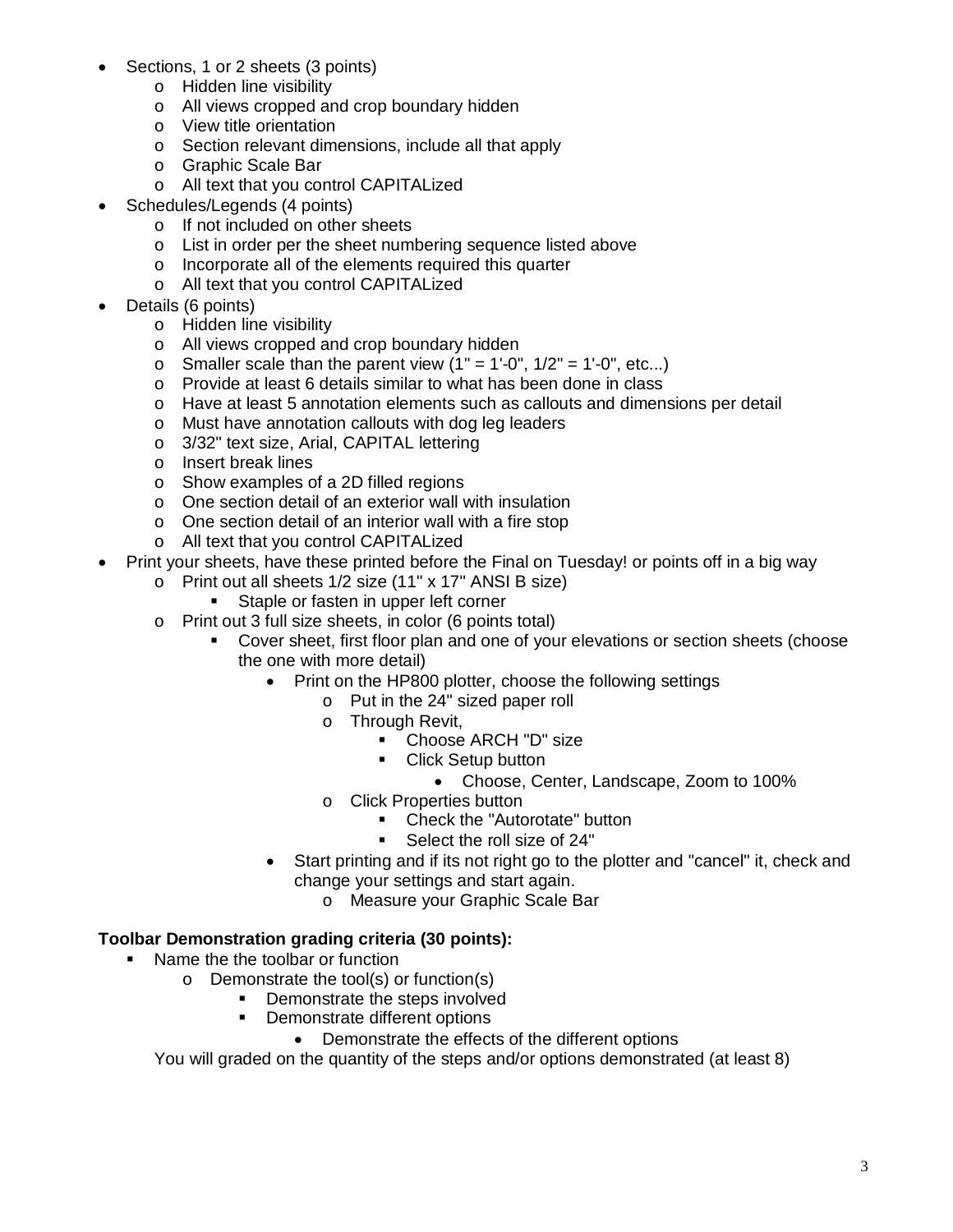## **Project Presentation, as evaluated by your peers (40 points):**

Commercial Project presentations on Tuesday. You may use the following guidelines or something similar for your presentations:

- Introduction, provide your name, major and class position (senior, junior, etc...)
- Introduction to your project, project name and service provided
- **-** Tour
	- $\circ$  Start with a 3D view, the floor plan or other view. Since these are all commercial projects your design should be facilitating the interaction between customers and staff, explain and demonstrate this
		- Show how a customer will approach the building (street and parking)
		- Show how a customer will enter the building and interact with staff
		- Show and explain the service area
		- Show the support areas
		- **Show auxiliary areas**
	- o Move on through the model and demonstrate any features that you think are significant in your project that may not be apparent in other student projects or that have not been demonstrated in class
	- o Show elevations, sections, 3D view, camera views and/or renderings of any features that you feel help demonstrate how your building functions and the features associated with that function
	- $\circ$  Show the more significant components used and where they came from
	- o Show a brief Walk Through, 1 minute maximum with narration
- Describe a toolbar, function or modeling technique unique to what has been demonstrated in class and that you have applied to your project.
- Conclusion:
	- o Summary
	- o Ask for questions
	- o Ask for suggestions i.e. "how can I model this differently or better"
	- $\circ$  I would invite interaction and would encourage raising your hand to interrupt for explanation or to share a different technique.

Keep your presentation to around 7 minutes, practice this! Points taken off for over or under this time.

Evaluation feedback forms will be handed out at the beginning of the class and include the following criteria:

- Sign your name on the cover only
- Fill in the student's name, on each page in the book, in the space provided
- Provide suggestions and constructive comments (points off for a blank page)
- Provide a fair evaluation on your peers' projects based on the listed criteria. Circle the number that you feel best describes your peer's placement in each evaluation section.
	- Complexity and Effort: How complex or how much effort do you think this student put into the project (consider the number of elements and the quality of the details apparent in the model)?
		- Comments: A lot of effort, Average amount, Needs more effort, Very little effort
	- Design Quality and Completeness: (does it look attractive, does it look like the real thing, is it put together correctly, does it work for its intended function, is it complete? Comments: Looks great, Looks good, Needs work, Not correct, Incomplete
	- **Toolbar and tool demonstration (did the student demonstrate all of the tools or functions,** will you be able to use this tool or function after this demonstration, did you learn something about these tools? Comments: Very informative, Mostly complete, Could have shown more, Learned little